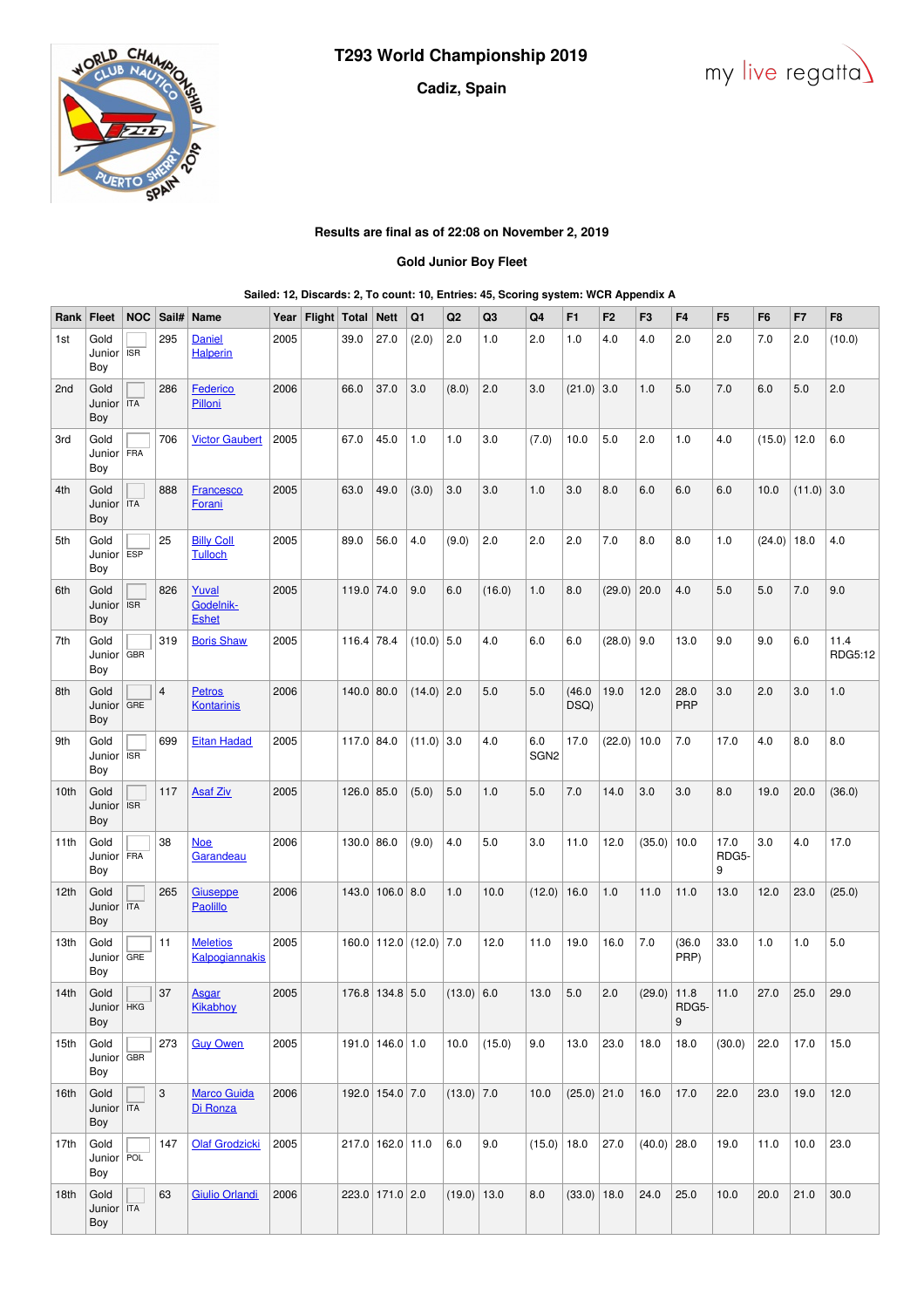| Rank | <b>Fleet</b>                | <b>NOC</b> | Sail# | Name                                    |      | Year   Flight   Total   Nett |                      | Q1                              | Q <sub>2</sub>  | Q3                    | Q4                 | F <sub>1</sub> | F <sub>2</sub> | F <sub>3</sub> | F <sub>4</sub> | F <sub>5</sub> | F6             | F7            | F <sub>8</sub> |
|------|-----------------------------|------------|-------|-----------------------------------------|------|------------------------------|----------------------|---------------------------------|-----------------|-----------------------|--------------------|----------------|----------------|----------------|----------------|----------------|----------------|---------------|----------------|
| 19th | Gold<br>Junior<br>Boy       | CZE        | 787   | <b>Tibor Nevelos</b>                    | 2006 |                              | 227.0 177.0 7.0      |                                 | $(14.0)$ 7.0    |                       | 8.0                | 4.0            | 13.0           | 28.0           | 30.0           | 20.0           | 33.0           | (36.0)        | 27.0           |
| 20th | Gold<br>Junior FRA<br>Boy   |            | 440   | <b>Clement</b><br>Picquet               | 2005 |                              | 252.0 177.0 6.0      |                                 | 7.0             | (29.0)                | 19.0               | 42.0           | 42.0           | 15.0           | 9.0            | (46.0)<br>OCS) | 13.0           | 13.0          | 11.0           |
| 21st | Gold<br>Junior<br>Boy       | <b>ITA</b> | 50    | <b>Davide Enrico</b>                    | 2005 |                              | 241.0 178.0 14.0     |                                 | $(17.0)$   11.0 |                       | 10.0               | 20.0           | 11.0           | 13.0           | 24.0           | 25.0           | (46.0)<br>DNC) | 29.0          | 21.0           |
| 22nd | Gold<br>Junior<br>Boy       | ESP        | 353   | <b>Nicolas</b><br><b>Madero</b>         | 2006 |                              | 252.5 183.5 20.0     |                                 | 10.0            | (23.0)<br>PRP)        | 4.0                | 38.5<br>PRP    | 9.0            | 17.0           | (46.0)<br>DSQ) | 12.0           | 29.0           | 26.0          | 18.0           |
| 23rd | Gold<br>Junior   RUS<br>Boy |            | 17    | <b>Dmitrii</b><br>Nesterenko            | 2008 |                              | 237.0   187.0   10.0 |                                 | $(16.0)$ 8.0    |                       | 13.0               | (34.0)<br>PRP) | 15.0           | 25.0           | 15.0           | 14.0           | 30.0           | 24.0          | 33.0           |
| 24th | Gold<br>Junior<br>Boy       | POL        | 29    | <b>Milo Solomko</b>                     | 2005 |                              |                      | 253.7   195.7   (19.0)   8.0    |                 | 13.7<br><b>RDG1:4</b> | 14.0               | 26.0           | (39.0)         | 32.0           | 22.0           | 18.0           | 18.0           | 28.0          | 16.0           |
| 25th | Gold<br>Junior<br>Boy       | <b>UKR</b> | 5     | <b>Oleksandr</b><br>Mendelenko          | 2005 |                              | 291.0 199.0 4.0      |                                 | (46.0)<br>OCS)  | 10.0                  | 12.0               | 24.0           | 35.0           | 5.0            | 19.0           | (46.0)<br>OCS) | 35.0           | 31.0          | 24.0           |
| 26th | Gold<br>Junior<br>Boy       | <b>TUR</b> | 409   | Erencan<br><b>Kolburan</b>              | 2007 |                              | 274.0 204.0 15.0     |                                 | 11.0            | (26.0)                | 7.0                | 34.0           | (44.0)         | 38.0           | 32.0           | 29.0           | 17.0           | 14.0          | $7.0\,$        |
| 27th | Gold<br>Junior LAT<br>Boy   |            | 29    | <b>Davis Mazais</b>                     | 2005 |                              | 292.0 212.0 19.0     |                                 | 11.0            | (46.0)<br>OCS)        | 23.0               | 29.0           | (34.0)         | 33.0           | 12.0           | 34.0           | 16.0           | 16.0          | 19.0           |
| 28th | Gold<br>Junior<br>Boy       | GRE        | 2373  | <b>Grigorios</b><br><b>Stathopoulos</b> | 2006 |                              |                      | $298.0$ 214.0 (38.0) 4.0        |                 | 27.0                  | 14.0               | 41.0           | 41.0           | 36.0           | 21.0           | (46.0)<br>OCS) | 8.0            | 9.0           | 13.0           |
| 29th | Gold<br>Junior   ITA<br>Boy |            | 37    | <b>Pier Enrico</b><br><b>Mariotti</b>   | 2005 |                              |                      | 266.0 217.0 (12.0) 12.0         |                 | 6.0                   | 11.0               | 27.0           | 26.0           | 23.0           | (37.0)         | 24.0           | 26.0           | 27.0          | 35.0           |
| 30th | Gold<br>Junior   ITA<br>Boy |            | 20    | Gabriele<br>Zavatteri                   | 2006 |                              | 285.0 218.0 6.0      |                                 | 15.0            | (31.0)<br>PRP)        | 23.0<br><b>PRP</b> | 28.0           | 33.0           | 14.0           | 16.0           | 28.0           | (36.0)         | 33.0          | 22.0           |
| 31st | Gold<br>Junior   POL<br>Boy |            | 260   | Piotr Szkolnicki   2005                 |      |                              |                      | 292.0 221.0 (29.0) 25.0         |                 | 15.0                  | 17.0               | 9.0            | 6.0            | 21.0           | 34.0           | 16.0           | 40.0           | 38.0          | (42.0)         |
| 32nd | Gold<br>Junior TUR<br>Boy   |            | 1411  | <b>Alaz Ineler</b>                      | 2006 |                              | 295.0 228.0 13.0     |                                 | 12.0            | 13.0                  | $(21.0)$ 43.0      |                | 40.0           | 37.0           | 20.0           | (46.0)<br>OCS) | 21.0           | 15.0          | 14.0           |
| 33rd | Gold<br>Junior   POL<br>Boy |            | 233   | <b>Maciej</b><br>Poplonyk               | 2005 |                              | 297.0 237.0 8.0      |                                 | $(18.0)$ 8.0    |                       | 15.0               | 15.0           | 31.0           | $(42.0)$ 36.0  |                | 27.0           | 28.0           | 37.0          | 32.0           |
| 34th | Gold<br>Junior LAT<br>Boy   |            | 33    | <b>Valters</b><br><b>Videnieks</b>      | 2007 |                              | 314.0 251.0 17.0     |                                 | $(24.0)$ 18.0   |                       | 16.0               | 38.0           | 24.0           | 19.0           | 23.0           | 36.0           | (39.0)         | 32.0          | 28.0           |
| 35th | Gold<br>Junior TTA<br>Boy   |            | 500   | <b>Luca Barletta</b>                    | 2007 |                              | 332.0 259.0 27.0     |                                 | 15.0            | (28.0)                | 6.0                | 36.0           | $(45.0)$ 22.0  |                | 42.0           | 23.0           | 32.0           | 30.0          | 26.0           |
| 36th | Gold<br>Junior ESP<br>Boy   |            | 36    | Sergi Lafuente<br>Calafat               | 2005 |                              | 333.0 261.0 16.0     |                                 | $(26.0)$ 20.0   |                       | 22.0               | 14.0           | 20.0           | 34.0           | 33.0           | (46.0)<br>OCS) | 34.0           | 34.0          | 34.0           |
| 37th | Gold<br>Junior   GBR<br>Boy |            | 3342  | <b>Tommy Millard</b>                    | 2005 |                              |                      | $324.0$ $263.0$ $(21.0)$ 18.0   |                 | 17.0                  | 20.0               | 30.0           | 25.0           | 30.0           | 31.0           | 21.0           | 31.0           | $(40.0)$ 40.0 |                |
| 38th | Gold<br>Junior   ITA<br>Boy |            | 200   | Pietro<br>Gamberini                     | 2005 |                              |                      | $327.0$ $263.0$ $(25.0)$ 16.0   |                 | 19.0                  | 20.0               | $(39.0)$ 38.0  |                | 26.0           | 38.0           | 39.0           | 14.0           | 22.0          | 31.0           |
| 39th | Gold<br>Junior   ESP<br>Boy |            | 699   | Jacobo Ramon<br>Ruiz                    | 2005 |                              |                      | $342.0$ $274.0$ $(26.0)$ $26.0$ |                 | 11.0                  | 26.0               | 12.0           | 10.0           | 39.0           | 41.0           | 31.0           | 41.0           | $(42.0)$ 37.0 |                |
| 40th | Gold<br>Junior   GBR<br>Boy |            | 761   | Alexander<br><b>Meadway</b>             | 2007 |                              | 383.0 297.0 18.0     |                                 | $(40.0)$ 14.0   |                       | 29.0               | 32.0           | 17.0           | 45.0           | 39.0           | 15.0           | (46.0)<br>DNC) | 45.0          | 43.0           |
| 41st | Gold<br>Junior   RUS<br>Boy |            | 380   | <b>Maxim</b><br>Lukianov                | 2006 |                              | 371.5 300.0 24.0     |                                 | 27.0            | 12.0                  | $(30.5)$ 23.0      |                | 30.0           | 31.0           | 40.0           | 38.0           | 37.0           | $(41.0)$ 38.0 |                |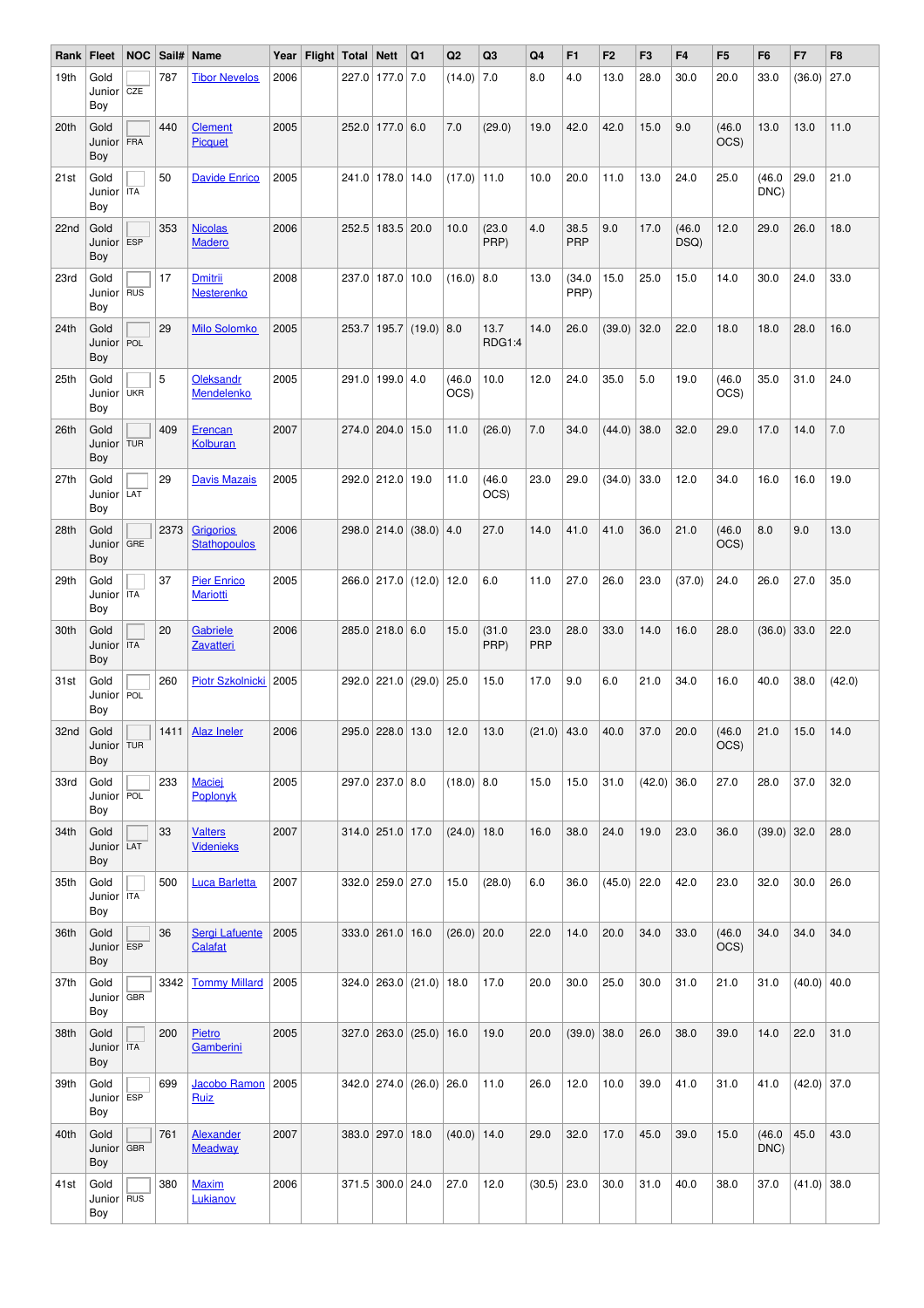|      | Rank Fleet            |     |     | NOC Sail# Name                  |      | Year   Flight   Total   Nett |               | Q <sub>1</sub> | Q2            | Q <sub>3</sub> | Q <sub>4</sub> | F1   | F <sub>2</sub>           | F <sub>3</sub> | F <sub>4</sub> | F <sub>5</sub>           | F <sub>6</sub> | F7            | F <sub>8</sub>               |
|------|-----------------------|-----|-----|---------------------------------|------|------------------------------|---------------|----------------|---------------|----------------|----------------|------|--------------------------|----------------|----------------|--------------------------|----------------|---------------|------------------------------|
| 42nd | Gold<br>Junior<br>Boy | NED | 173 | <b>Skip Brull</b>               | 2006 |                              | $365.0$ 302.0 | 13.0           | 17.0          | (19.0)         | 17.0           | 35.0 | 36.0                     | 43.0           | (44.0)         | 42.0<br>SGN <sub>2</sub> | 25.0           | 35.0          | 39.0                         |
| 43rd | Gold<br>Junior<br>Boy | POL | 513 | <b>Wiktor</b><br>Kocenko        | 2005 |                              | $368.0$ 302.0 | 17.0           | $(22.0)$ 18.0 |                | 22.0           | 37.0 | 37.0                     | 27.0           | 29.0           | 32.0                     | 42.0           | $(44.0)$ 41.0 |                              |
| 44th | Gold<br>Junior<br>Boy | CYP | 3   | <b>Vasilis</b><br>Charalambous  | 2006 |                              | $388.0$ 321.0 | 16.0           | 9.0           | 16.0           | (21.0)         | 44.0 | 45.0<br>SGN <sub>2</sub> | 44.0           | 35.0           | 35.0                     | 38.0           | 39.0          | (46.0)<br>SGN <sub>2</sub> ) |
| 45th | Gold<br>Junior<br>Boy | LAT | 98  | <b>Eduards</b><br><b>Niedra</b> | 2007 |                              | 399.0 326.0   | $(28.0)$ 23.0  |               | 24.0           | 16.0           | 40.0 | 32.0                     | 41.0           | 27.0           | 37.0                     | 43.0           | 43.0          | (45.0)                       |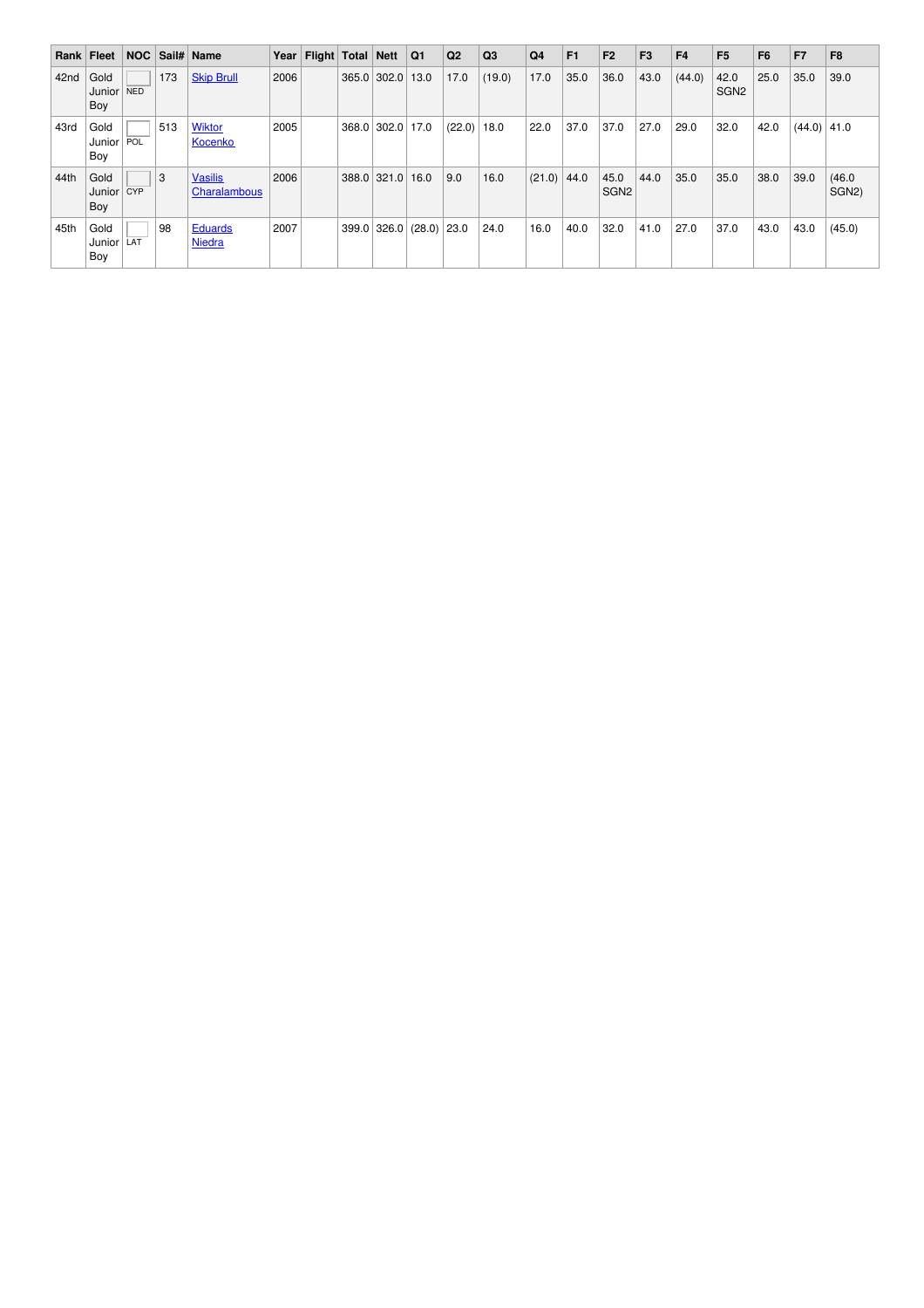### **Silver Junior Boy Fleet**

|  |  |  | Sailed: 12, Discards: 2, To count: 10, Entries: 44, Scoring system: WCR Appendix A |
|--|--|--|------------------------------------------------------------------------------------|
|--|--|--|------------------------------------------------------------------------------------|

| Rank | Fleet                   | <b>NOC</b> | Sail# | Name                                 | Year | Flight   Total   Nett |            |                       | Q1                            | Q2            | Q3             | Q4            | F <sub>1</sub> | F <sub>2</sub>               | F <sub>3</sub> | F <sub>4</sub>     | F <sub>5</sub> | F <sub>6</sub> | F7                      | F <sub>8</sub> |
|------|-------------------------|------------|-------|--------------------------------------|------|-----------------------|------------|-----------------------|-------------------------------|---------------|----------------|---------------|----------------|------------------------------|----------------|--------------------|----------------|----------------|-------------------------|----------------|
| 46th | Silver<br>Junior<br>Boy | PER        | 38    | <b>Axel Silfverlin</b>               | 2005 |                       | 129.0 95.0 |                       | 21.0                          | (23.0)        | 22.0           | 23.0          | 1.0            | (11.0)                       | 1.0            | 5.0                | 2.0            | 8.0            | 3.0                     | 9.0            |
| 47th | Silver<br>Junior<br>Boy | <b>ITA</b> | 35    | <b>Enrico Niola</b>                  | 2006 |                       |            | 151.0   104.0   31.0  |                               | 20.0          | (32.0)         | 18.0          | 2.0            | 2.0                          | $(15.0)$ 1.0   |                    | 15.0           | 5.0            | 7.0                     | 3.0            |
| 48th | Silver<br>Junior<br>Boy | ESP        | 115   | <b>Pedro Cordeiro</b>                | 2006 |                       |            |                       | 145.0   105.0   (27.0)   19.0 |               | 26.0           | 19.0          | 6.0            | 5.0                          | 3.0            | (13.0)             | 11.0           | 6.0            | 9.0                     | 1.0            |
| 49th | Silver<br>Junior<br>Boy | <b>POR</b> | 18    | <b>Ricardo Correia</b>               | 2005 |                       |            |                       | 184.0   122.0   (35.0)   32.0 |               | 22.0           | 18.0          | 7.0            | 13.0                         | 4.0            | 4.0                | 6.0            | (27.0)         | 8.0                     | 8.0            |
| 50th | Silver<br>Junior<br>Boy | <b>FRA</b> | 903   | <b>Gabriel Grouzis</b>               | 2006 |                       |            | 179.0   124.0   25.0  |                               | 14.0          | $(33.0)$ 26.0  |               | 17.0<br>PRP    | 12.0                         | 6.0            | 12.0               | $(22.0)$ 1.0   |                | 1.0                     | 10.0           |
| 51st | Silver<br>Junior<br>Boy | POL        | 240   | <b>Szymon</b><br>Kwidzinski          | 2005 |                       |            | 183.5   130.5   29.0  |                               | $(36.0)$ 25.0 |                | 28.0          | 5.0            | 4.0                          | 2.0            | 4.5<br>RDG5-<br>9  | 7.0            | $(17.0)$ 13.0  |                         | 13.0           |
| 52nd | Silver<br>Junior<br>Boy | POL        | 262   | <b>Szymon</b><br>Charytanowicz       | 2005 |                       |            | 195.0   136.0   24.0  |                               | 21.0          | (34.0)         | 24.0          | 15.0           | (25.0)                       | 10.0           | 11.0<br>RDG5-<br>9 | 12.0           | 2.0            | 11.0                    | 6.0            |
| 53rd | Silver<br>Junior<br>Boy | ARG        | 335   | Nicolas Almenara                     | 2006 |                       |            | 206.0 137.0 22.0      |                               | 25.0          | 29.0           | (30.0)        | 16.0           | (39.0)                       | 5.0            | 3.0                | 3.0            | 12.0           | 20.0                    | 2.0            |
| 54th | Silver<br>Junior<br>Boy | <b>JPN</b> | 1101  | Rei Muraoka                          | 2005 |                       |            | 216.0   150.0   22.0  |                               | 30.0          | 25.0           | $(35.0)$ 4.0  |                | 6.0                          | 21.0           | (31.0)             | 27.0           | 7.0            | 4.0                     | 4.0            |
| 55th | Silver<br>Junior<br>Boy | <b>ESP</b> | 306   | <b>Matteo Gozzi</b>                  | 2006 |                       |            |                       | $256.0$   174.0   (36.0)      | 30.0          | 23.0           | 29.0          | (46.0)<br>OCS) | 16.0                         | 19.0           | 6.0                | 18.0           | 11.0           | 5.0                     | 17.0           |
| 56th | Silver<br>Junior<br>Boy | OMA        | 13    | <b>Mohammad Al</b><br>Sarhi          | 2007 |                       |            | 270.0   178.0   (46.0 | OCS)                          | 20.0          | 33.0           | 33.0          | 10.0           | 3.0                          | 25.0           | 2.0                | (46.0)<br>OCS) | 19.0           | 17.0                    | 16.0           |
| 57th | Silver<br>Junior<br>Boy | <b>OMA</b> | 10    | Abdulrahman Al-<br><b>Mujaini</b>    | 2007 |                       |            | 260.0 181.0 30.0      |                               | 27.0          | 31.0           | (43.0)        | 14.0           | 10.0                         | 8.0            | 18.0               | 1.0            | (36.0)         | 23.0                    | 19.0           |
| 58th | Silver<br>Junior<br>Boy | <b>ESP</b> | 694   | <b>Carlos Mari</b><br><b>Alarcon</b> | 2005 |                       |            | 265.0 184.0 23.0      |                               | $(35.0)$ 24.0 |                | 25.0          | 12.0           | 1.0                          | 9.0            | 21.0<br><b>PRP</b> | (46.0)<br>OCS) | 26.0           | 12.0                    | 31.0           |
| 59th | Silver<br>Junior<br>Boy | ARG        | 418   | <b>Matias Zavala</b><br>Rodriguez    | 2005 |                       |            | 262.0 196.0 26.0      |                               | 24.0          | $(31.0)$ 24.0  |               | 17.0           | (35.0)                       | 22.0           | 23.0<br>DP30       | 20.0           | 16.0           | 19.0                    | 5.0            |
| 60th | Silver<br>Junior<br>Boy | ARG        | 88    | <b>Homero Kopp</b><br>Abraham        | 2005 |                       |            | 263.0 197.0 31.0      |                               | 33.0          | (40.0)<br>PRP) | 27.0          | 13.0           | (26.0)                       | 18.0           | 8.0                | 16.0           | 13.0           | 24.0                    | 14.0           |
| 61st | Silver<br>Junior<br>Boy | CZE        | 63    | <b>David Drda</b>                    | 2005 |                       |            | 279.0 198.0 34.0      |                               | 21.0          | $(35.0)$ 32.0  |               | (46.0)<br>OCS) | 37.0                         | 16.0           | 19.0               | 10.0           | 4.0            | 14.0                    | 11.0           |
| 62nd | Silver<br>Junior<br>Boy | <b>GBR</b> | 484   | <b>William Ziegler</b>               | 2006 |                       |            | 264.0 199.0 32.0      |                               | 29.0          | 30.0           | $(34.0)$ 25.0 |                | (31.0)                       | 12.0           | 26.0               | 4.0            | 3.0            | 10.0                    | 28.0           |
| 63rd | Silver<br>Junior<br>Boy | POL        | 347   | <b>Maciej Dabek</b>                  | 2007 |                       |            | 271.0 200.0 23.0      |                               | $(35.0)$ 30.0 |                | 31.0          | 11.0           | (36.0)<br>SGN <sub>2</sub> ) | 14.0           | 17.0               | 5.0            | 25.0           | 18.0                    | 26.0           |
| 64th | Silver<br>Junior<br>Boy | <b>ESP</b> | 55    | Jorge Pardo De<br><b>Donlebun</b>    | 2007 |                       |            | 298.0 214.0 15.0      |                               | $(38.0)$ 20.0 |                | 32.0          | 20.0           | 18.0                         | 7.0            | 15.0               | 17.0           | 24.0           | (46.0)<br>$DNC$ ) $DNC$ | 46.0           |
| 65th | Silver<br>Junior<br>Boy | <b>NOR</b> | 1501  | <b>Felix Dybdahl</b>                 | 2006 |                       |            |                       | 292.0 216.0 (37.0) 37.0       |               | 37.0           | 33.0          | 9.0            | 7.0                          | 23.0           | 16.0               | 14.0           | 22.0           | $(39.0)$ 18.0           |                |
| 66th | Silver<br>Junior<br>Boy | <b>RUS</b> | 18    | <b>Egor Semenikhin</b>               | 2005 |                       |            |                       | 292.0 219.0 (32.0) 29.0       |               | 32.0           | 27.0          | 28.0           | 20.0                         | $(41.0)$ 9.0   |                    | 34.0           | 9.0            | 6.0                     | 25.0           |
| 67th | Silver<br>Junior<br>Boy | PER        | 41    | <b>Ignacio Rios</b>                  | 2005 |                       |            | 297.0 220.0 30.0      |                               | 22.0          | 38.0           | $(39.0)$ 24.0 |                | (38.0)                       | 31.0           | 35.0               | 21.0           | 10.0           | 2.0                     | 7.0            |